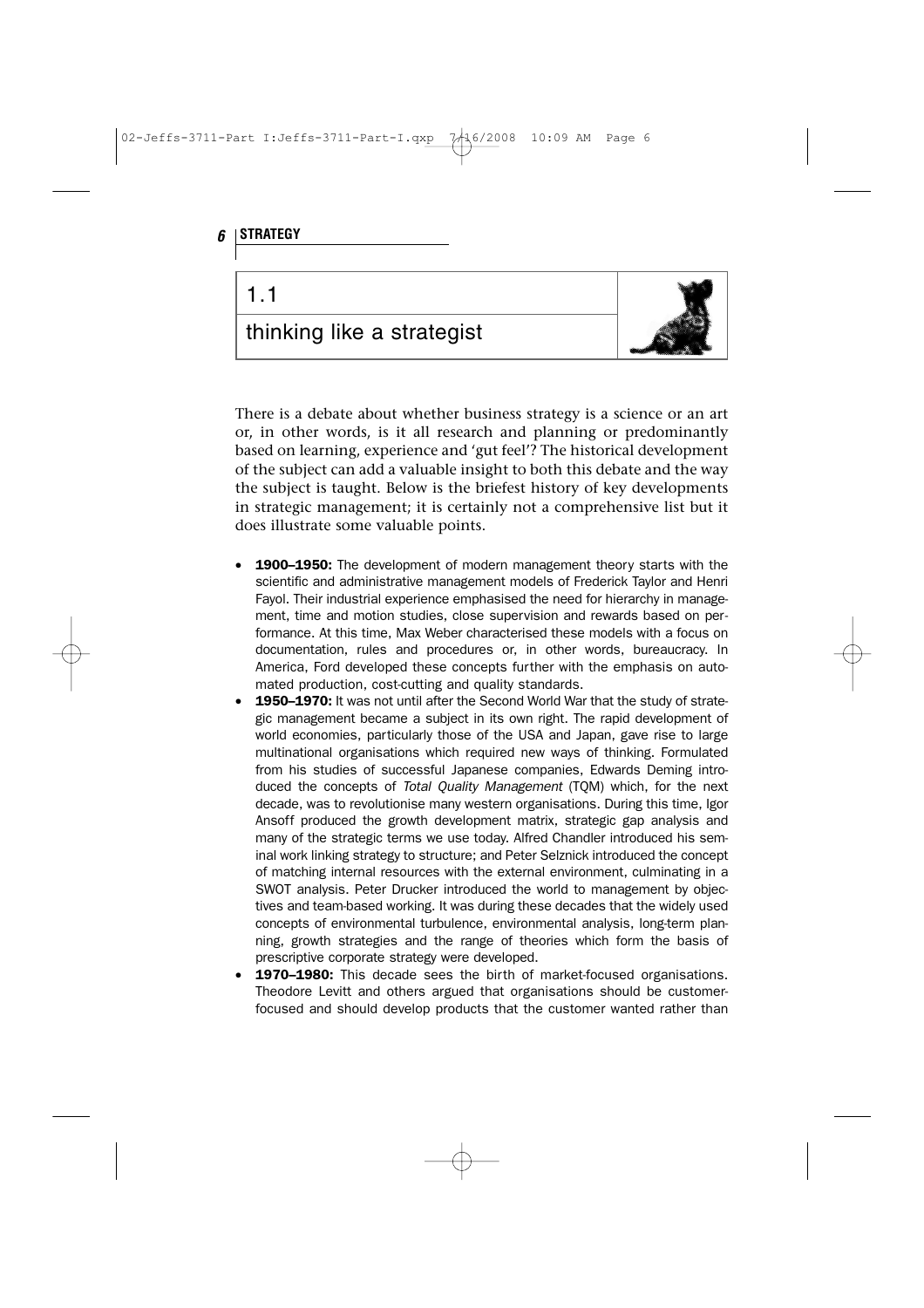## **THINKING LIKE A STRATEGIST 7**

developing products and trying to persuade customers to buy them! The Boston Consulting Groups (BCG) portfolio matrix allowed for product analysis of the newly formed diversified organisations and strategic business units (SBUs). However, authors such as Kenichi Ohmae were also claiming that corporate strategy in the USA was too analytical and should be more flexible and intuitive, or more like creative art.

- 1980-1990: In this decade, Michael Porter was perhaps the most influential writer on business strategy, contributing in particular to the area of sustainable competitive advantage, strategic groups and the important concept of the value chain. However, this decade was experiencing turbulent world economies, driven in part by increasing free market competition, major acquisitions, new digital technologies and ultimately the pressures of globalisation. Large corporations were now facing a challenging and dynamic business environment that required flexibility and accurate forecasting for strategic planning to be effective. Under these circumstances, authors such as Henry Mintzberg questioned the usefulness of long-term strategic planning and the theories of adaptive and emergent corporate strategy became more prominent.
- 1990-2000: In order to keep place with dynamic environments and provide a sustainable competitive advantage, Peter Senge introduced the world to the concept of the learning organisation, in which he encouraged the gathering, analysis and sharing of knowledge. In this new world order, Jay Barney identified the importance of coordinating key resources and configuring them in an optimal manner. Also, the concepts of strategic intent and strategic capability were popularised by C.K. (Coimbatore Krishnarao) Prahalad and Gary Hamel and John Kay. They emphasised the importance not only of internal resources but also the management of distinctive capabilities and core competencies in order to generate a sustainable competitive advantage.

When reviewing the early development of strategic management, it is clear that an initial emphasis on scientific methods of management has led to a prescriptive or rational approach to the analysis of the environment, which was then used to plan for the long term. However, during the 1980s, such was the rapidly changing nature of the world's economies these concepts were proving to be outdated. More flexible approaches, which put more emphasis on internal capabilities and market demands rather than external influences, were required. This does not mean that current strategic management does not take note of the environmental situation. Clearly, this is still important. But the dynamic nature of the markets requires that any long-term planning must be adaptable in order to account for unforeseen events.